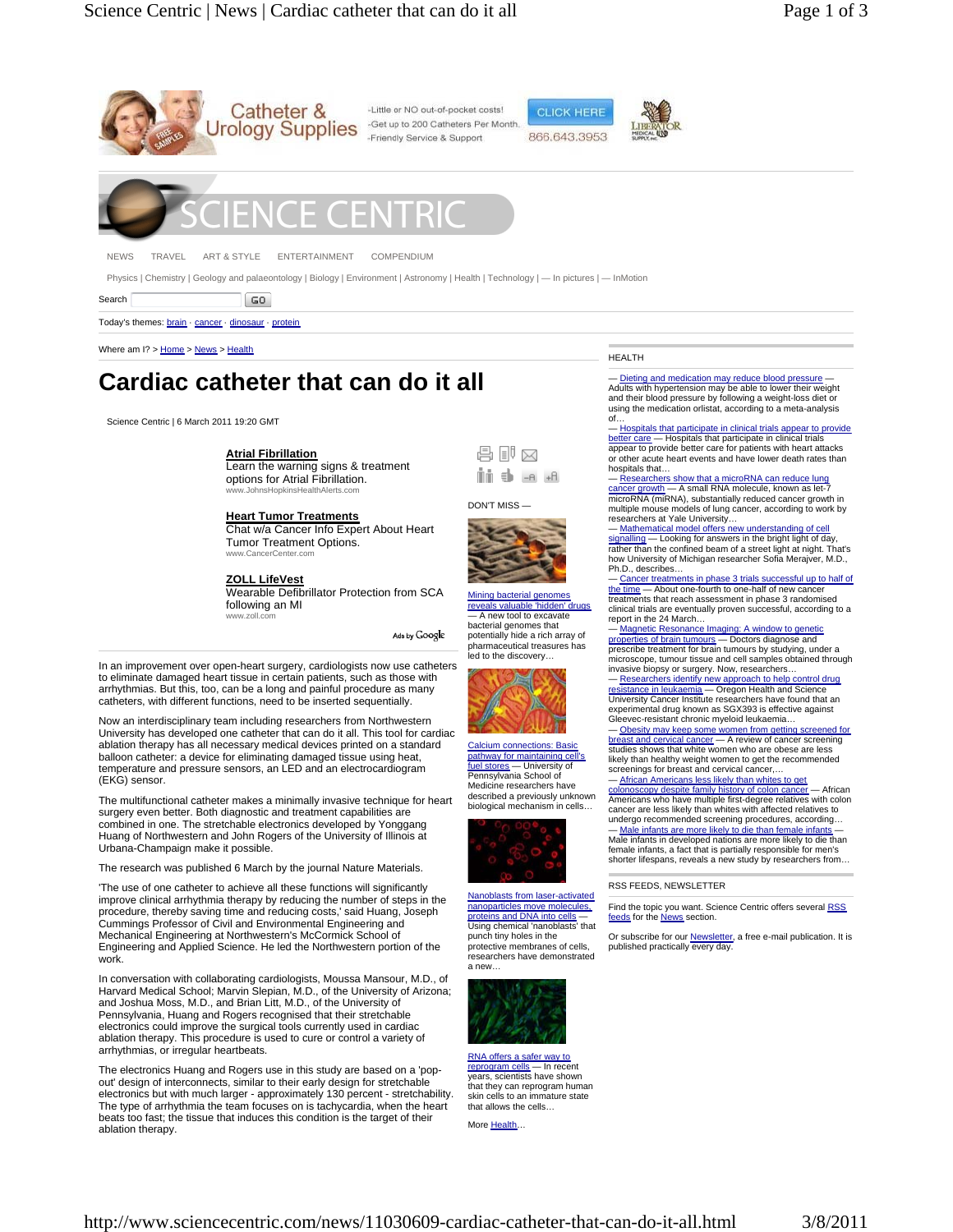More on Science Centric News | Health

**Discovery of cellular 'switch' may provide new means of triggering cell death, treating disease**<br>— A research team led by the University of Colorado at Boulder has discovered a previously unknown cellular 'switch' that<br>m

LATEST HEADLINES

Researchers define a new type of secretory cell in the intestine